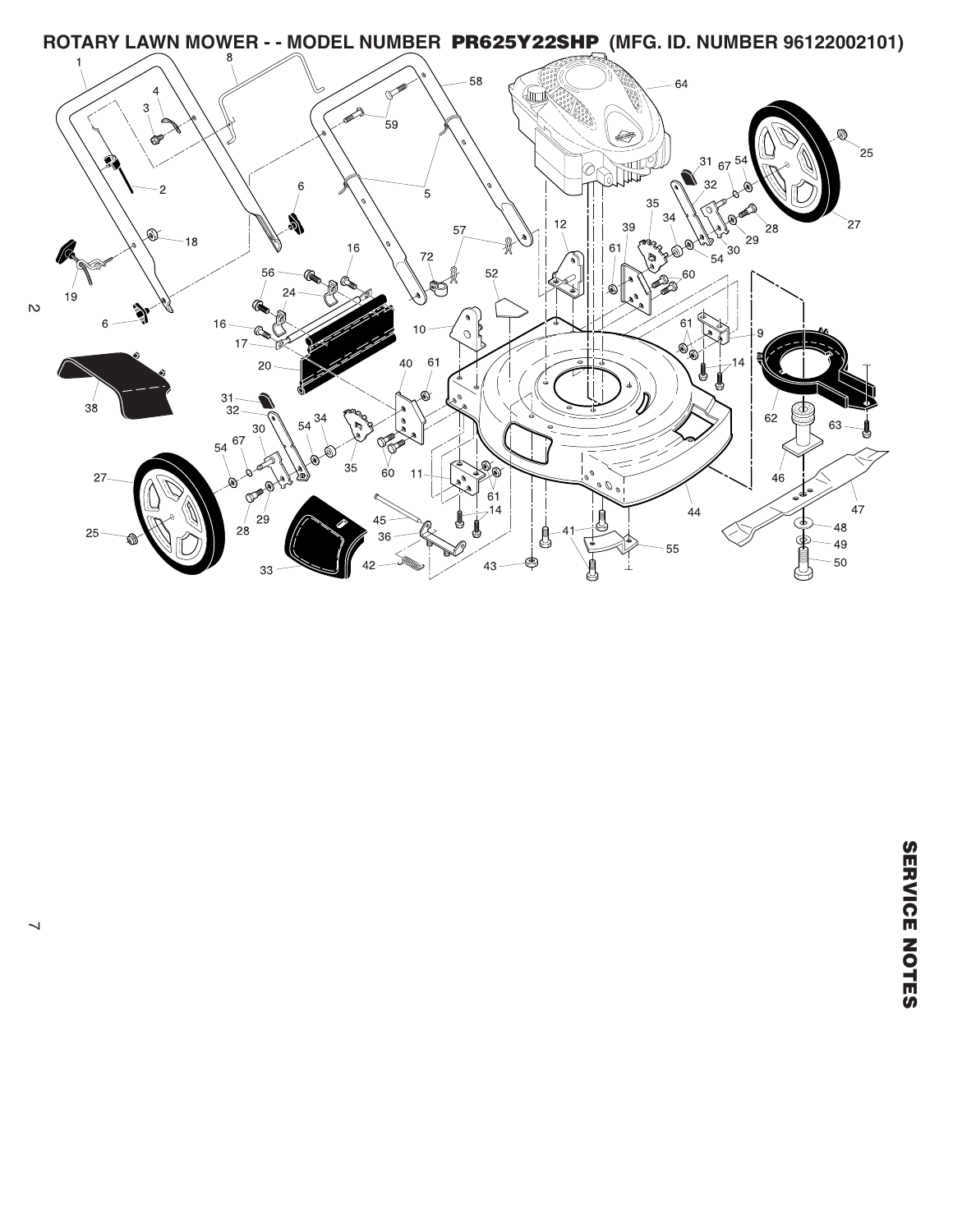## **ROTARY LAWN MOWER - - MODEL NUMBER PR625Y22SHP (MFG. ID. NUMBER 96122002101)**

| <b>KEY</b><br>NO. | <b>PART</b><br>NO. | <b>DESCRIPTION</b>          | <b>KEY</b><br>NO. | <b>PART</b><br>NO. | <b>DESCRIPTION</b>            | <b>KEY</b><br>NO. | <b>PART</b><br>NO. | <b>DESCRIPTION</b>         |
|-------------------|--------------------|-----------------------------|-------------------|--------------------|-------------------------------|-------------------|--------------------|----------------------------|
|                   | 427619X479         | <b>Upper Handle</b>         | 31                | 701037X421         | Knob, Selector                | 54                | 88348              | Washer, Flat               |
| 2                 | 183567             | Engine Zone Control Cable   | 32                | 401621X004         | Spring, Selector              | 55                | 188839X004         | Mounting Bracket,          |
| 3                 | 750634             | Screw                       | 33                | 151889             | <b>Mulcher Door</b>           |                   |                    | Debris Shield              |
| 4                 | 850733X004         | Bracket, Upstop             | 34                | 401629             | Spacer                        | 56                | 750097             | Screw, Hex Washer Head     |
| 5                 | 66426              | Wire Tie                    | 35                | 407501X005         | Bracket, Wheel Adjuster       |                   |                    | #10-24 x 1/2               |
| 6                 | 189713X428         | Handle Knob                 | 36                | 154132             | Bracket, Housing              | 57                | 51793              | <b>Hairpin Cotter</b>      |
| 8                 | 427414X421         | <b>Control Bar</b>          | 38                | 176509             | Deflector, Discharge          | 58                | 151590X479         | Lower Handle               |
| 9                 | 153282X479         | Support Bracket, Handle, LH | 39                | 193248X479         | Support Bracket, LH           | 59                | 191574             | Handle Bolt                |
| 10                | 170345X479         | Handle Bracket, RH          | 40                | 193247X479         | Support Bracket, RH           | 60                | 74760612           | <b>Bolt</b>                |
| 11                | 153350X479         | Support Bracket, Handle, RH | 41                | 150406             | Screw, Hex Head, Threaded,    | 61                | 73930600           | Locknut                    |
| 12                | 170346X479         | Handle Bracket, LH          |                   |                    | Rolled 3/8-16 x 1-1/8         | 62                | 405843             | Debris Shield              |
| ω 14              | 149741             | Screw, Thread Cutting       | 42                | 152124             | Spring, Torsion               | 63                | 192325             | Screw                      |
|                   |                    | $5/16 - 18 \times 3/4$      | 43                | 73800400           | Locknut, Hex                  | 64                | $- - -$            | Engine, Briggs & Stratton, |
| 16                | 17060410           | Screw                       | 44                | 412210             | Kit, Lawn Mower Housing       |                   |                    | Model Number 122T02-       |
| 17                | 165175X479         | Support Rod                 |                   |                    | (Includes Key Number 46)      |                   |                    |                            |
| 18                | 132004             | Locknut, Keps               | 45                | 147286             | Rod, Hinge                    |                   |                    |                            |
| 19                | 194788             | Rope Guide                  | 46                | 189179             | <b>Blade Adapter / Pulley</b> |                   |                    |                            |
| 20                | 413160             | <b>Rear Skirt</b>           | 47                | 406713             | Blade, 22"                    |                   |                    |                            |
| 24                | 192301X004         | Clamp, Rear Skirt           | 48                | 851074             | Washer, Hardened              | 67                | 197480             | O-Ring                     |
| 25                | 409149             | Locknut, Hex 3/18-16        | 49                | 850263             | Washer, Lock, Helical         | 72                | 197991             | Clip, Cable                |
| 27                | 195012X421         | Wheel & Tire Assembly       | 50                | 851084             | Screw, Hex Head, Grade 8      | $ -$              | 404764             | Warning Decal (not shown)  |
| 28                | 174719             | Shoulder Bolt               |                   |                    | $3/8 - 24 \times 1 - 3/8$     | $ -$              | 193733             | Operator's Manual, English |
| 29                | 401630             | Washer, Curved, Cylindrical | 52                | 404763             | Decal, Danger                 | $ -$              | 193736             | Operator's Manual, French  |
| 30                | 401180X004         | Axle Arm Assembly           |                   |                    |                               | - -               | 427776             | <b>Repair Parts Manual</b> |

**NOTE:** All component dimensions given in U.S. inches. 1 inch = 25.4 mm. **IMPORTANT:** Use only Original Equipment Manufacturer (O.E.M.) replacement parts. Failure to do so could be hazardous, damage your lawn mower and void your warranty.